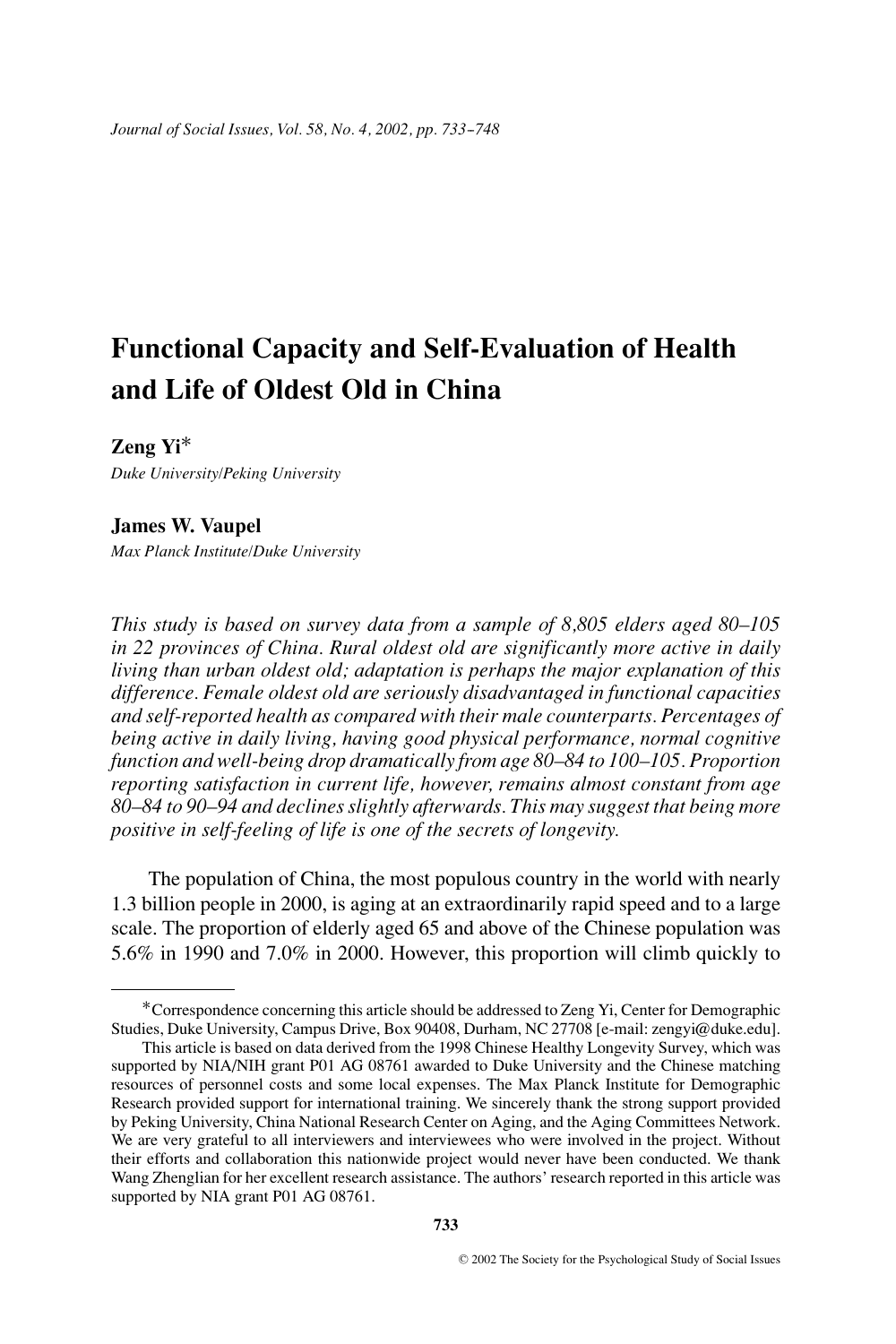about 16% and 23% in 2030 and 2050, respectively, under medium fertility and medium mortality assumptions (United Nations, 2001a, 2001b).

It is common knowledge worldwide that oldest old persons aged 80 and above are most likely to need help, and most of the younger elderly aged 65 to 79 are relatively healthy. Oldest old persons consume amounts of services, benefits, and transfers far out of proportion to their numbers. For example, in New York City, about a quarter of Medicare payments to hospitals were on behalf of the oldest old patients in 1988 (Suzman, Manton, & Willis, 1992: 6). According to a German study, 1.7%, 3.2%, 6.2%, 10.7%, and 26.3% of the elderly age 65–69, 70–74, 75–79, 80–84 and 85+, respectively, regularly need health care services (Schneekloth, Pottoff, Piekara, & Rosenbladt, 1996). Most oldest old persons are widows or widowers and need much support.

There were about 7.7 and 11.5 million oldest old in China in 1990 and 2000, but the number of oldest old will climb rapidly to about 27, 64, and more than 100 million in the years 2020, 2040, and 2050, respectively, under the medium mortality assumption. The average annual increase rate of the oldest old between 2000 and 2050 will be 4.4%, in contrast to 2.4% of the overall elderly population aged 65+, and 0.3% of the total population of China during the same period. The percent share of the oldest old among the elderly population in 2050 will be 2.3 times as high as that in 2000 (United Nations, 2001b). The demographic driving force of the extremely rapid increase of the oldest old in China is that baby boomers, those born in the 1950s and 1960s, will become the oldest old after 2030.

Note that China is not alone with respect to the extremely rapid increase of oldest old people. In almost all Western countries and in many other developing countries, the oldest old sub-population is growing much faster than any other age group. For example, according to the most recent United Nations population projection, the average annual increase rates of oldest old persons aged 80+ between 2000 and 2050 would be around 4.4% in China, India, and Mexico, and 2.2–2.8% in Canada, Japan, the United States, Germany, and France (United Nations, 2001). In contrast, the annual increase rate of the total elderly population age  $65+$  in the Western countries is around 1%, and between 2.1 to 2.7% in the above-mentioned developing countries.

Obviously, the oldest old sub-population is growing much faster than any other age group, and they are the most likely to need help. These factors suggest a need to investigate the factors affecting the health and well-being of the oldest old. However, this topic, and indeed more general study of the oldest old subpopulation, has received little attention. In some countries, notably in the United States, efforts have been made to attract academic and policy attention to oldest old people (Suzman et al., 1992). Elsewhere in the world, however, little attention has been paid to ensure sufficient representation of the oldest old in national surveys (Grundy, Bowling, & Farquhar, 1996: 144). As summarized by Grundy et al. (1996: 143), most of the elderly studies in the developed countries include few or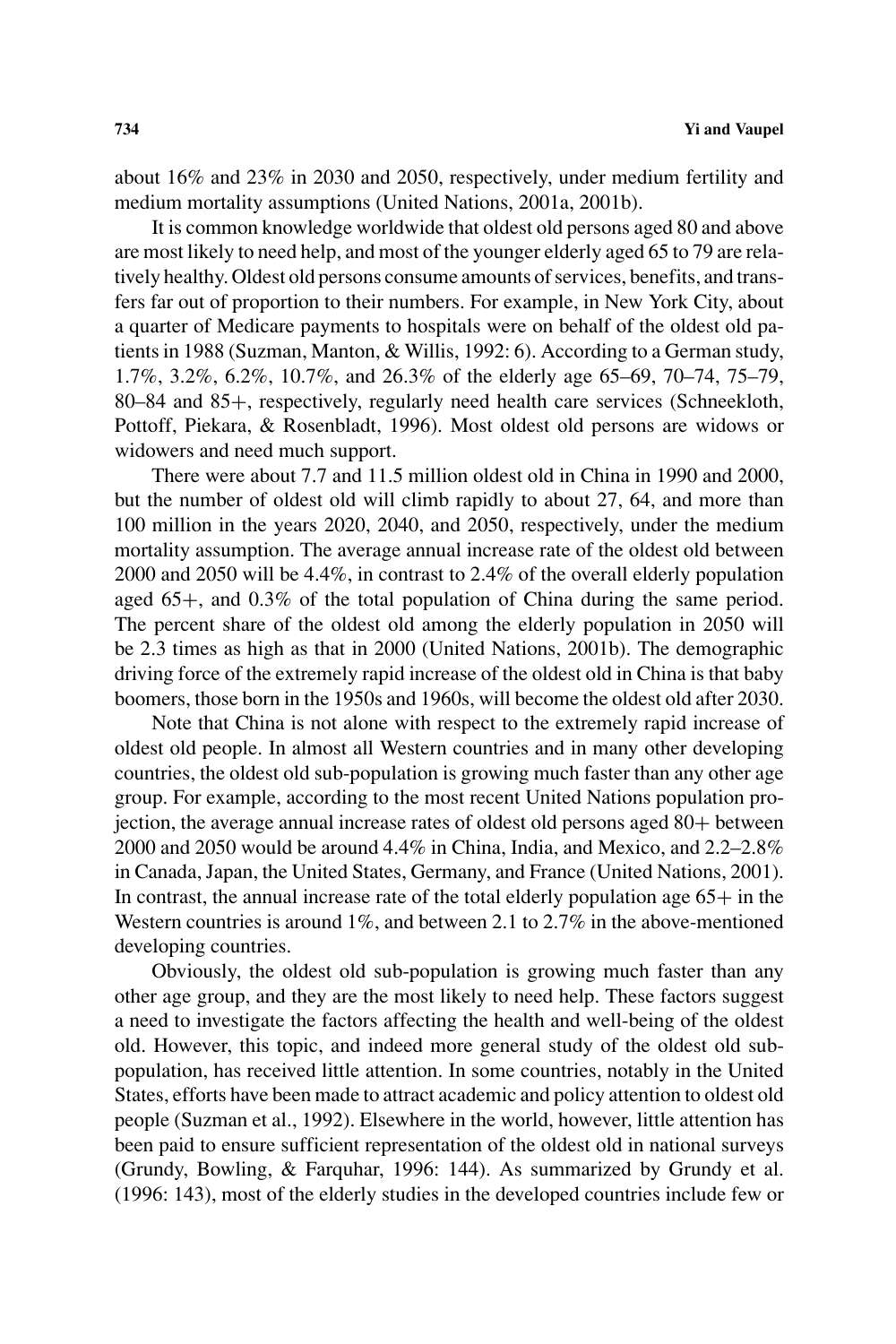no subjects aged 80 and over and few or no report results for the oldest old group. In almost all developing countries, very little is known about the oldest old, and all national surveys have not had a large enough sub-sample size to represent the oldest old population. For example, the largest Chinese survey on support systems for the elderly, conducted by China Research Center on Aging in 1992, interviewed 20,083 elderly persons aged 60+. Among them, only 470 persons were aged 85 and above. Obviously, the sub-sample size for the oldest old in the 1992 survey is insufficient for sound scientific analysis.

To fill in the data gap and gain a better understanding of demographic and socioeconomic conditions, the health status and caregiving needs of the oldest old population, a large longitudinal survey research project on determinants of healthy longevity of oldest old aged 80+ has been conducted in China since 1998. Based on relevant and unique data collected in the first wave of our healthy longevity survey conducted in 1998, this article intends to shed light on some important aspects of well-being and quality of life of the oldest old in China.

# **Method and Data**

The World Health Organization reported in 1995 the completion of pilot work on a 100-question form on quality of life (WHOQOL), based on a broader conception of health as "a state of complete physical, mental, and social well-being, not merely the absence of disease." The WHOQOL consists of six main sections including physical health, psychological health, level of independence, social relations, environment, and spirituality (Orley, 1995). Kahneman, Diener, and Schwarz (1999) propose five conceptual levels as relevant for research on well-being: (a) External ("objective") conditions (e.g., income, neighborhood, housing), (b) Subjective well-being (e.g., self-reports of satisfaction/dissatisfaction), (c) Persistent mood level (e.g., optimism/pessimism), (d) Immediate pleasures/pains and transient emotional states (e.g., joy, anger), (e) Biochemical, neural bases of behavior. It is, however, impossible to collect all the information related to quality of life and well-being (as proposed in WHOQOL and Kahneman et al., 1999) in a single survey. We will thus be able to deal with only some main aspects of the well-being and quality of life of the oldest old in China through presenting a descriptive analysis on functional capacities and self reported health and life in this article. We wish to indicate that the phrase "well-being" used in this article is an approximation of the well-being and quality of life of the oldest old Chinese persons.

As mentioned earlier, previous large demographic survey studies on elderly proportionally sampled elderly persons age 60+, which resulted in a too small sub-sample size at oldest old ages, especially 90–99 and 100+. The first wave of the Chinese longitudinal survey on healthy longevity conducted in 1998, which is the main data resource of this article, tried to overcome these limitations. The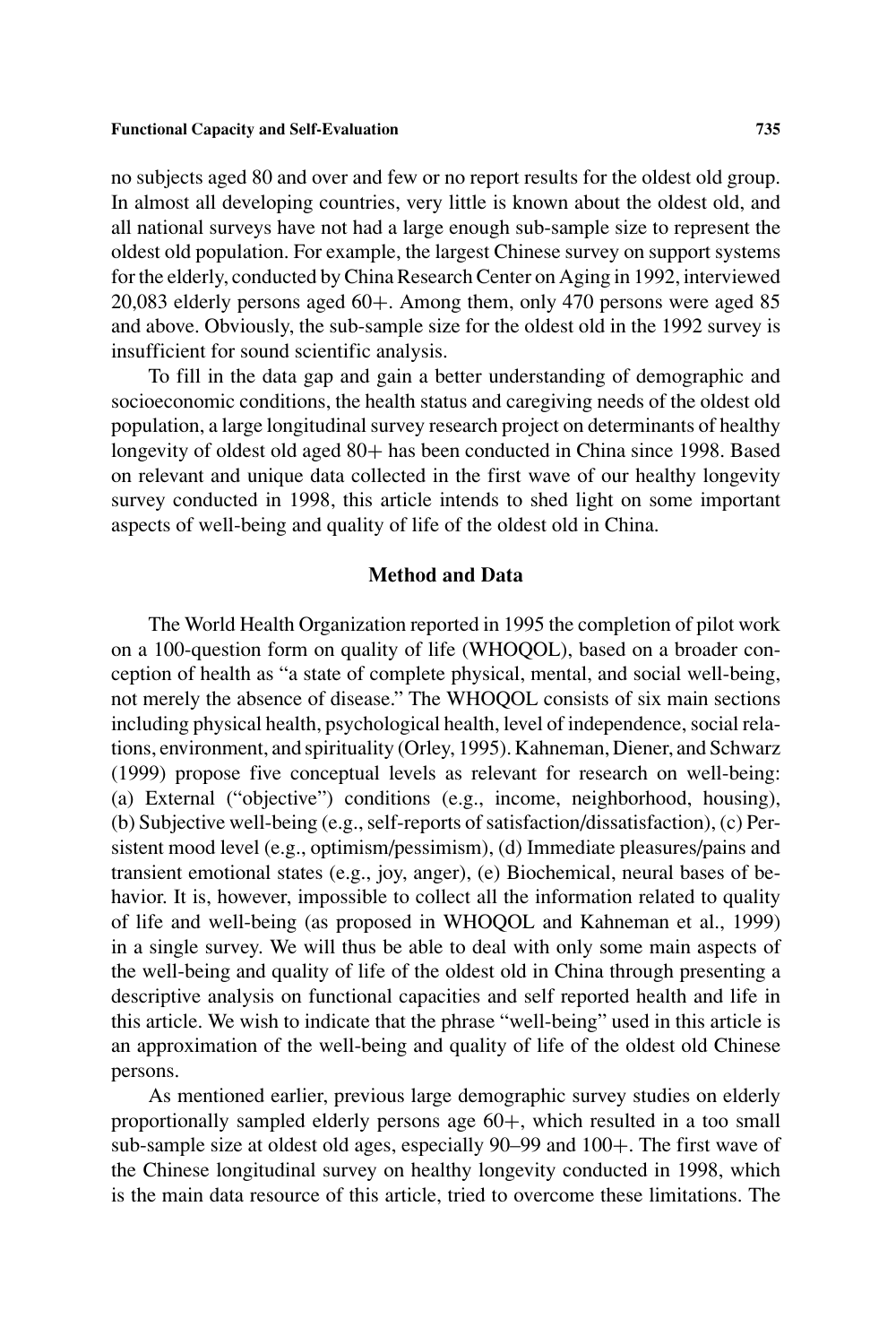survey was conducted in a randomly selected half of the counties and cities of the 22 provinces where Han Chinese people are the overwhelming majority. The 22 provinces are: Liaoning, Jilin, Heilongjiang, Hebei, Beijing, Tianjing, Shanxi, Shaanxi, Shanghai, Jiangsu, Zhejiang, Anhui, Fujian, Jiangxi, Shangdong, Henan, Hubei, Hunan, Guangdong, Guangxi, Sichuan, and Chongqing. The survey covered 985 million, 85.3%, of the total population in China.

The survey tried to include all centenarians who voluntarily agreed to participate in the survey in the randomly selected counties and cities of the 22 provinces. For each centenarian, the survey tried to match and interview one nearby octogenarian (aged 80–89) and one nearby nonagenarian (aged 90–99) with pre-designated age and sex, if possible. The idea was to have approximately equal numbers of male and female octogenarians and nonagenarians at each age from 80 to 99. The survey thus over-sampled extremely old persons and over-sampled male oldest old, given the fact that there are fewer persons at more advanced ages, and fewer males than females.

The sample analyzed in this article consists of 8,805 oldest old aged 80 to 105 living in private households (the largest majority) or institutional households (very small proportion). Among this total, there are 1,768 male and 1,728 female octogenarians age 80–89, 1,316 male and 1,719 female nonagenarians age 90–99, 463 male and 1,811 female centenarians age 100–105. We did not follow the procedure of proportional sampling in order to avoid a too small sub-sample size at more advanced ages, especially for males. Consequently, appropriate weights should be used to compute the overall average and the averages of the age groups (e.g., 80–89 and 90–99), but no weights are needed when computing average for the centenarians. The method for computing the age-sex and rural-urban specific weights and the discussions are presented in Appendix A of another article (Zeng, Vaupel, Xiao, Zhang, & Liu, 2001).

Extensive questionnaire (92 questions on 180 items) data including demographic, family households, activities of daily living (ADL), physical performance, Mini-Mental State Examination (MMSE), lifestyle, diet, psychological characteristics (disposition), economic resource, family support, and medical care services were collected.

Coale and Li (1991) concluded that the age reporting of oldest old persons in most provinces of China, where Han Chinese who know, precisely, their birth date constitute the majority, was as reliable as that in the developed countries. But in some regions where the majority or a significant proportion of the population belongs to other ethnic groups than Hans, the age reporting is inaccurate. This is exactly the reason why we restrict our survey to the 22 provinces where Han Chinese people are the overwhelming majority. A recent study focusing on age validation of Chinese Han centenarians through rigorous comparison of the demographic indices of the age reporting with Sweden, Japan, France, and Italy is consistent with Coale and Li's findings (Wang, Zeng, Jeune, & Vaupel, 1998).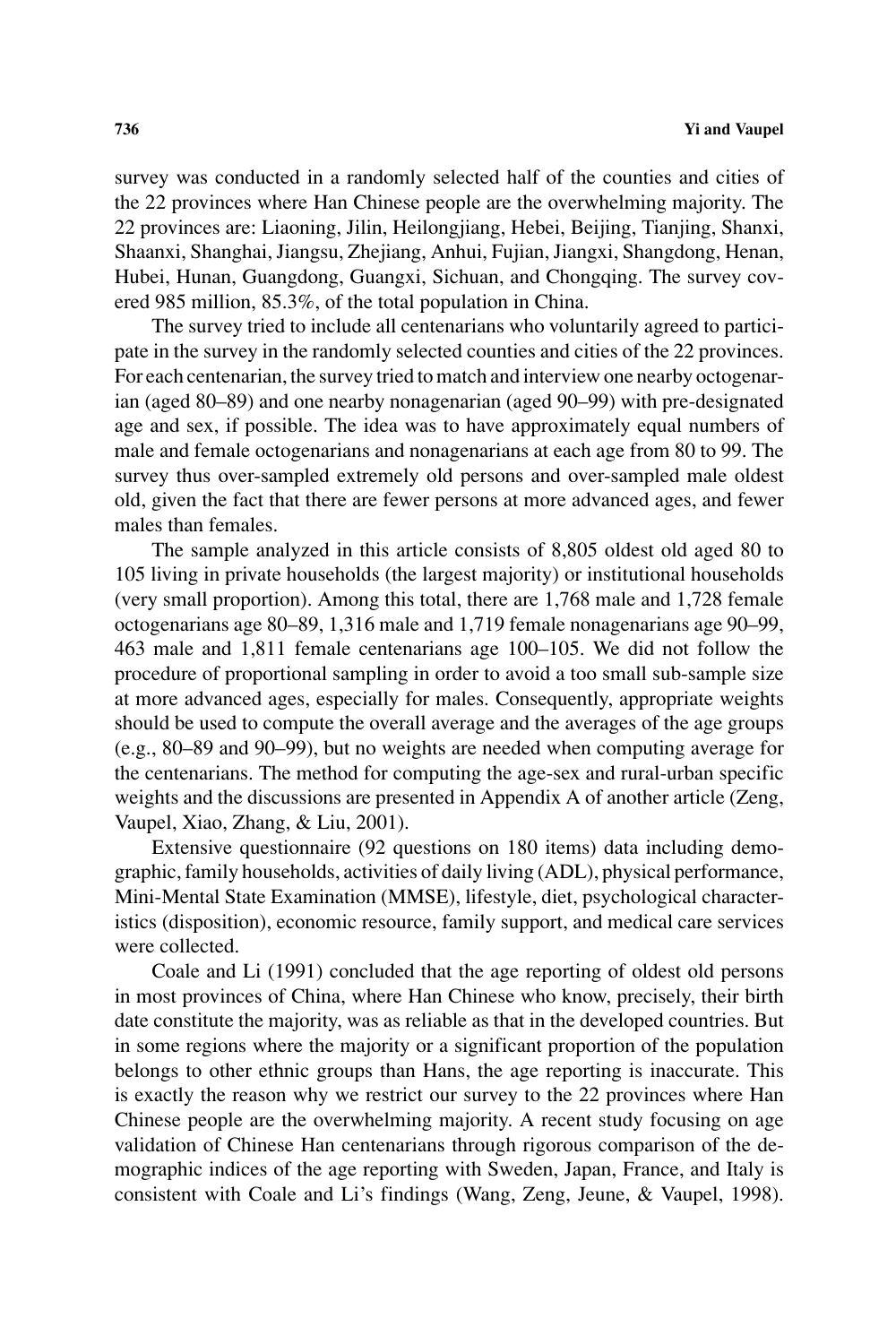A fairly close similarity of age distribution between centenarians interviewed in our 1998 survey and Swedish centenarians has been found (see Figure 1 in Zeng et al., 2001), and it leads us to believe that age reporting in our 1998 survey is generally good. A careful data quality evaluation (such as reliability coefficients, factor analysis, the rates of logically inconsistent answers, etc.), has shown that the data quality of our 1998 survey is generally good (see Zeng et al., 2001, for more detailed information).

# **Results**

## *Activities of Daily Living*

Based on the international standard of Katz' ADL index (e.g. Katz, Downs, Cash, & Grotz, 1970) and adaptation to the Chinese context, data on ADL functional statuses of eating, dressing, transferring, using the toilet, bathing, and continence were collected in the 1998 healthy longevity survey. "Eating" refers to feeding self; "dressing" refers to getting clothes and getting dressed, including tying shoes; "transferring" refers to getting in and out of bed as well as in and out of a chair; "using the toilet" refers to going to the toilet and cleaning afterwards; "bathing" refers to sponge bath, shower, tub bath, or washing the body with a wet towel; "continence" refers to control of urination and bowel movement. If none of the six ADL activities is impaired, the elder is classified as "active"; if one or two activities are impaired, the elder is classified as having "mild disability"; "severe disability" refers to those elders who have three or more activities impaired.

Proportional distributions of the active and disability status of the oldest old persons classified by sex, age, and rural-urban residence are presented in Table 1. Approximately 88.2%, 7.6%, and 4.3% of the oldest old men aged 80–89 living in rural areas are in active, mild disability and severe disability statuses, respectively. The corresponding figures for the urban male oldest old are 81.5%, 12.7%, and 5.8%. The proportion of active, mildly disabled, and severely disabled status for the women aged 80–89 living in rural areas is 84.5%, 9.1%, and 6.5%, respectively. The corresponding figures for their urban counterparts are 78.6%, 15.9%, and 5.5%.

A lower proportion of active status, but similar patterns of rural-urban and gender differentials, are found for the nonagenarians and centenarians. About 75.5% and 64.9% of the rural male and female oldest old aged 90–99, respectively, are in active status. The corresponding figures for male and female oldest old persons in urban areas are 65.4% and 52.9%. About 48.6% and 38.5% of the rural male and female centenarians aged 100–105, respectively, are in active status. The corresponding figures for urban male and female centenarians are 39.2% and 27.8%. The rural-urban differences are statistically significant for male and female oldest old aged 80–89, 90–99, and 100–105, all at a level of  $p < 0.001$ , except male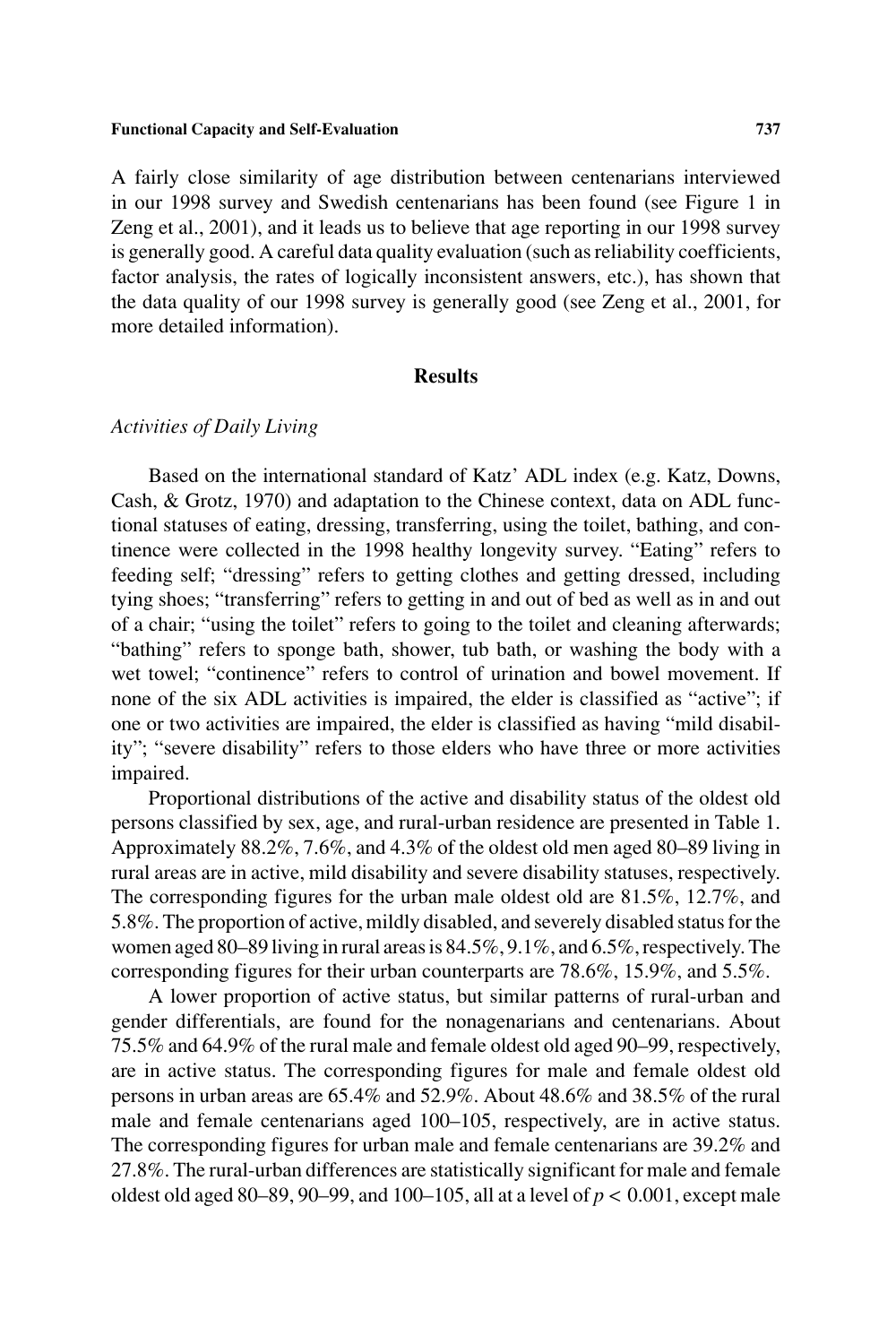|                   | Urban  |        |        | Rural  |        |        | Total  |        |        |
|-------------------|--------|--------|--------|--------|--------|--------|--------|--------|--------|
|                   | Male   | Female | Total  | Male   | Female | Total  | Male   | Female | Total  |
| Ages 80-89        |        |        |        |        |        |        |        |        |        |
| Active            | 81.45  | 78.56  | 79.67  | 88.17  | 84.45  | 85.87  | 85.65  | 82.24  | 83.55  |
| Mild disability   | 12.73  | 15.92  | 14.69  | 7.55   | 9.07   | 8.49   | 9.49   | 11.64  | 10.82  |
| Severe disability | 5.81   | 5.52   | 5.64   | 4.28   | 6.48   | 5.64   | 4.86   | 6.12   | 5.64   |
| Total             | 100.00 | 100.00 | 100.00 | 100.00 | 100.00 | 100.00 | 100.00 | 100.00 | 100.00 |
| Ages 90-99        |        |        |        |        |        |        |        |        |        |
| Active            | 65.38  | 52.92  | 56.26  | 75.49  | 64.91  | 67.86  | 71.42  | 59.93  | 63.08  |
| Mild disability   | 21.17  | 28.92  | 26.84  | 12.13  | 17.56  | 16.05  | 15.77  | 22.28  | 20.49  |
| Severe disability | 13.45  | 18.16  | 16.90  | 12.38  | 17.53  | 16.09  | 12.81  | 17.79  | 16.42  |
| Total             | 100.00 | 100.00 | 100.00 | 100.00 | 100.00 | 100.00 | 100.00 | 100.00 | 100.00 |
| Ages 100-105      |        |        |        |        |        |        |        |        |        |
| Active            | 39.24  | 27.77  | 29.99  | 48.62  | 38.51  | 41.42  | 45.67  | 33.81  | 36.77  |
| Mild disability   | 30.86  | 31.60  | 31.46  | 22.35  | 22.05  | 22.13  | 25.03  | 26.23  | 25.93  |
| Severe disability | 29.91  | 40.62  | 38.55  | 29.03  | 39.45  | 36.45  | 29.31  | 39.96  | 37.31  |
| Total             | 100.00 | 100.00 | 100.00 | 100.00 | 100.00 | 100.00 | 100.00 | 100.00 | 100.00 |

**Table 1.** The Percentage Distribution of Activities of Daily Living (ADL)

centenarians at a level of  $p < 0.063$ . The gender differences are all statistically significant for rural and urban oldest old aged 80–89, 90–99, and 100–105, except the urban octogenarians (if no specification, the statistical significance level is at  $p < 0.05$  in this article).

We depict, in Figure 1, the age pattern of percentage distribution of functional capacity and self-evaluation of health and life of oldest old classified by 5-year age groups. The percent of active status in daily living declines quickly after age 80, especially after ages 85–89. The four curves (not shown in the figure



**Fig. 1.** Age pattern of functional capacity and self-evaluation of health and life of oldest old in China.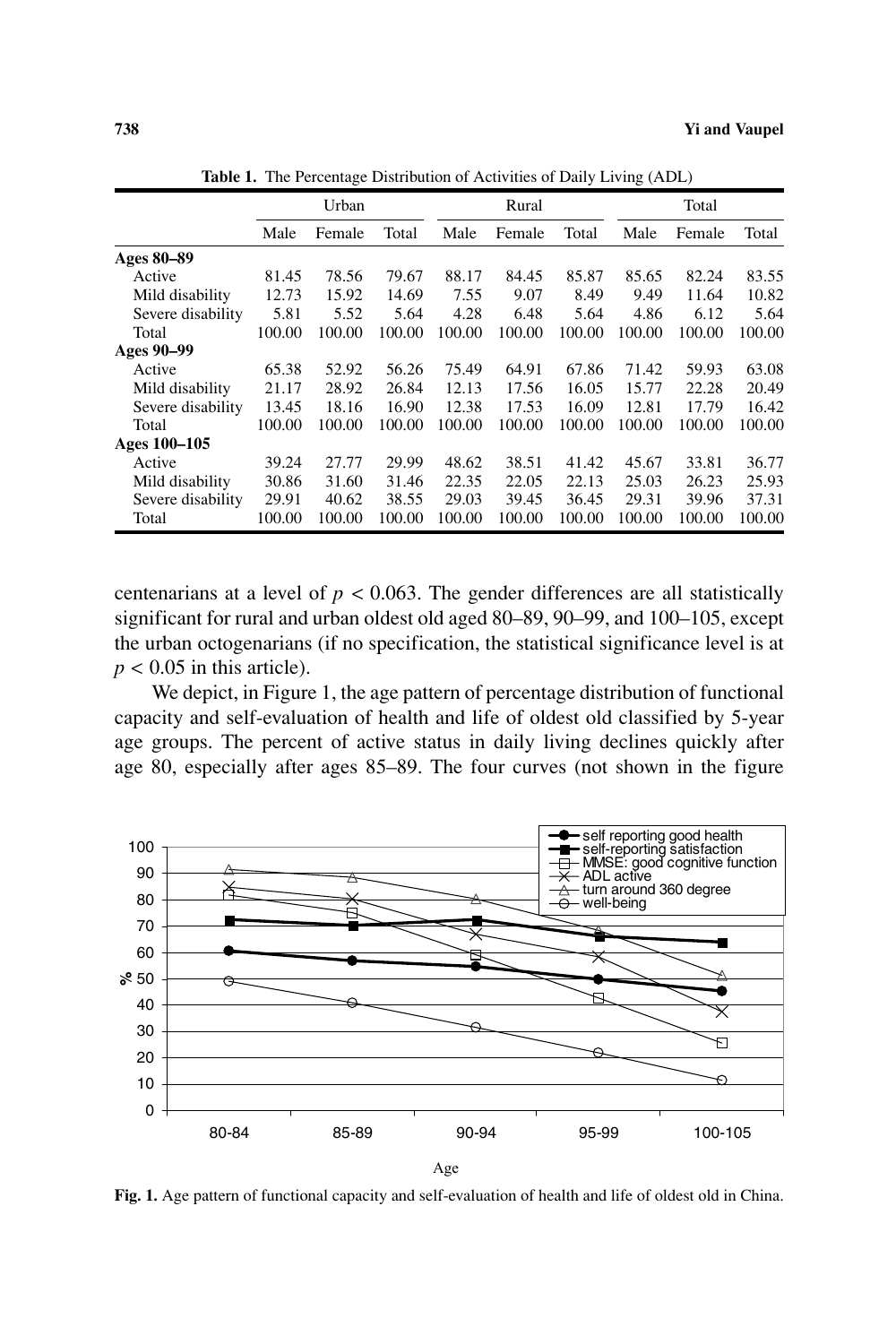due to space limitations) of percent of rural-urban and male-female oldest old persons who are active in daily living are almost parallel, and the percent of rural oldest old is substantially higher than that of urban oldest old. The male curve for rural and urban areas combined is substantially above the female curves, except at age 80–84. It is interesting to note that the gender and rural-urban differences are larger for the nonagenarians and centenarians than for the octogenarians.

# *Physical Performance*

The ADL functional statuses based on the questionnaire inquiries concerning eating, dressing, transferring, using the toilet, bathing, and continence are basically subjective measurements, which have been proven useful in measuring functional capacity in daily living and service needs by numerous previous studies. Some investigations even indicated that ADL is useful in predicting mortality (e.g., Scott, Macera, Cornman, & Sharpe, 1997). However, ADL may not always accurately measure oldest old persons' actual capacity in physical performance. As to be discussed later, for example, adaptation to poor service facilities in rural areas may result in better ADL capacity among rural oldest old than that of their urban counterparts, but the rural oldest old may not necessarily be stronger in physical health. Some oldest old people may feel ashamed to admit difficulties in some daily activities such as continence. Therefore, we conducted three objective examinations to measure oldest old subjects' physical performance: standing up from a chair; picking up a book from the floor; turning around  $360^\circ$  without help.

We found that oldest old men perform the objective examination of turning around 360◦ significantly better than the oldest old women did (see Table 2), and

| <b>Table 2.</b> The Percentage Distribution of Turning Around $360^{\circ}$ |       |        |       |       |        |       |       |        |       |  |  |
|-----------------------------------------------------------------------------|-------|--------|-------|-------|--------|-------|-------|--------|-------|--|--|
|                                                                             |       | Urban  |       | Rural |        |       | Total |        |       |  |  |
|                                                                             | Male  | Female | Total | Male  | Female | Total | Male  | Female | Total |  |  |
| Ages 80-89                                                                  |       |        |       |       |        |       |       |        |       |  |  |
| Yes, $\leq$ = 10 steps                                                      | 80.71 | 72.54  | 76.65 | 82.74 | 72.50  | 77.67 | 81.83 | 72.52  | 77.21 |  |  |
| Yes, > 10 steps                                                             | 9.92  | 16.65  | 13.26 | 9.93  | 17.77  | 13.81 | 9.92  | 17.27  | 13.57 |  |  |
| Not able                                                                    | 9.37  | 10.80  | 10.08 | 7.33  | 9.73   | 8.52  | 8.25  | 10.21  | 9.22  |  |  |
| Total                                                                       | 100.0 | 100.0  | 100.0 | 100.0 | 100.0  | 100.0 | 100.0 | 100.0  | 100.0 |  |  |
| Ages 90-99                                                                  |       |        |       |       |        |       |       |        |       |  |  |
| Yes, $\leq$ =10 steps                                                       | 59.11 | 53.81  | 56.06 | 68.13 | 55.54  | 61.06 | 64.86 | 54.89  | 59.22 |  |  |
| Yes. > 10 steps                                                             | 23.32 | 19.46  | 21.10 | 14.70 | 20.73  | 18.09 | 17.82 | 20.26  | 19.20 |  |  |
| Not able                                                                    | 17.58 | 26.73  | 22.83 | 17.17 | 23.73  | 20.85 | 17.32 | 24.85  | 21.58 |  |  |
| Total                                                                       | 100.0 | 100.0  | 100.0 | 100.0 | 100.0  | 100.0 | 100.0 | 100.0  | 100.0 |  |  |
| Ages 100-105                                                                |       |        |       |       |        |       |       |        |       |  |  |
| Yes, $\leq$ =10 steps                                                       | 39.86 | 24.54  | 28.01 | 46.84 | 28.99  | 32.45 | 44.66 | 27.78  | 31.21 |  |  |
| Yes, > 10 steps                                                             | 23.08 | 21.47  | 21.84 | 22.47 | 18.87  | 19.57 | 22.66 | 19.58  | 20.20 |  |  |
| Not able                                                                    | 37.06 | 53.99  | 50.16 | 30.70 | 52.14  | 47.98 | 32.68 | 52.64  | 48.59 |  |  |
| Total                                                                       | 100.0 | 100.0  | 100.0 | 100.0 | 100.0  | 100.0 | 100.0 | 100.0  | 100.0 |  |  |

**Table 2.** The Percentage Distribution of Turning Around 360◦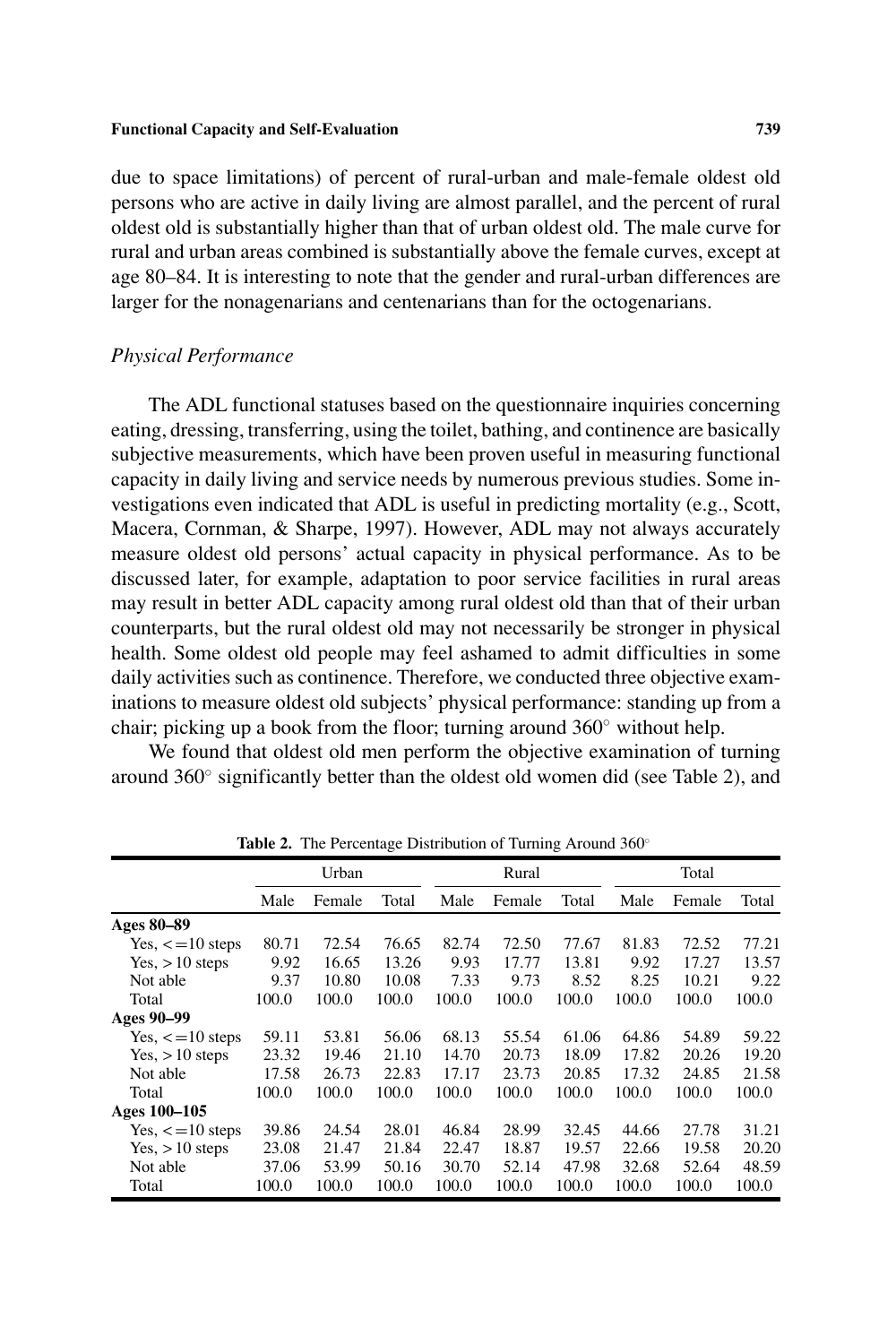that the rural-urban differences are mostly minor and not statistically significant (see Table 2).

The urban oldest old persons tend to physically perform standing up from a chair without using hands and picking up a book from a floor slightly better than or almost the same as their rural counterparts do (figures not presented in Table 2 due to space limitations, but available upon request). The rural-urban differences in physical performance are mostly not statistically significant. Although urban oldest old have significantly worse ADL scores, their physical health may be at least as good as that of the rural oldest old, as shown by our objective examinations data.

# *Mini-Mental State Examination*

The mental state of Chinese oldest old was screened by the Chinese version of Mini-Mental State Examination, which was culturally translated and adapted into the Chinese language based on the international standard of MMSE questionnaire, and carefully tested by our pilot survey interviews. The Chinese version of MMSE tries to meet the cultural and socioeconomic conditions among the oldest old persons in China to make the questions easily understandable and practically answerable if the subject's cognitive function is normal. For example, in the orientation part, we asked, "What is the animal year of this year?" This question is much better than asking what the Western calendar year is, since the non-educated oldest old persons living in rural areas may not know the Western calendar. Instead of asking the subjects to read and write a sentence, we asked the subjects to give the name of as many foods as they could. We also simplified the question on calculation. This is because the majority of Chinese oldest old have no education. The total score of MMSE is 30; the methods of determining the score for each item of the orientation, registration, attention, calculation, recall, and language are the same as the international standard. We also use the same cutoffs of the MMSE international standard to define a score of  $24+$  as "Good,"  $21-23$  as "Moderate," and *<*21 as "Poor" for measuring the cognitive function (see, e.g., Deb & Braganza 1999; Osterweil, Mulford, Syndulko, & Martin, 1994).

For the rural and urban sectors combined, about 85.8%, 69.0%, and 40.6% of male octogenarians, nonagenarians, and centenarians are in "good" cognitive functional status (MMSE score is 24 or above). In contrast, 73.8%, 46.5%, and 21.7% of female oldest old aged 80–89, 90–99, and 100–105 are in "good" cognitive functional status, respectively (see Table 3). Also, Table 3 shows that, when we look at rural and urban areas separately, proportions of male oldest old who have "good" cognitive function are substantially higher than those of the female oldest old at all age groups of 80–89, 90–99, and 100–105. The gender differences are, statistically, highly significant (*p <* 0.001) for octogenarians, nonagenarians, and centenarians in both rural and urban areas. The capacity of cognitive function of the Chinese oldest old persons declines quickly with increase of age. The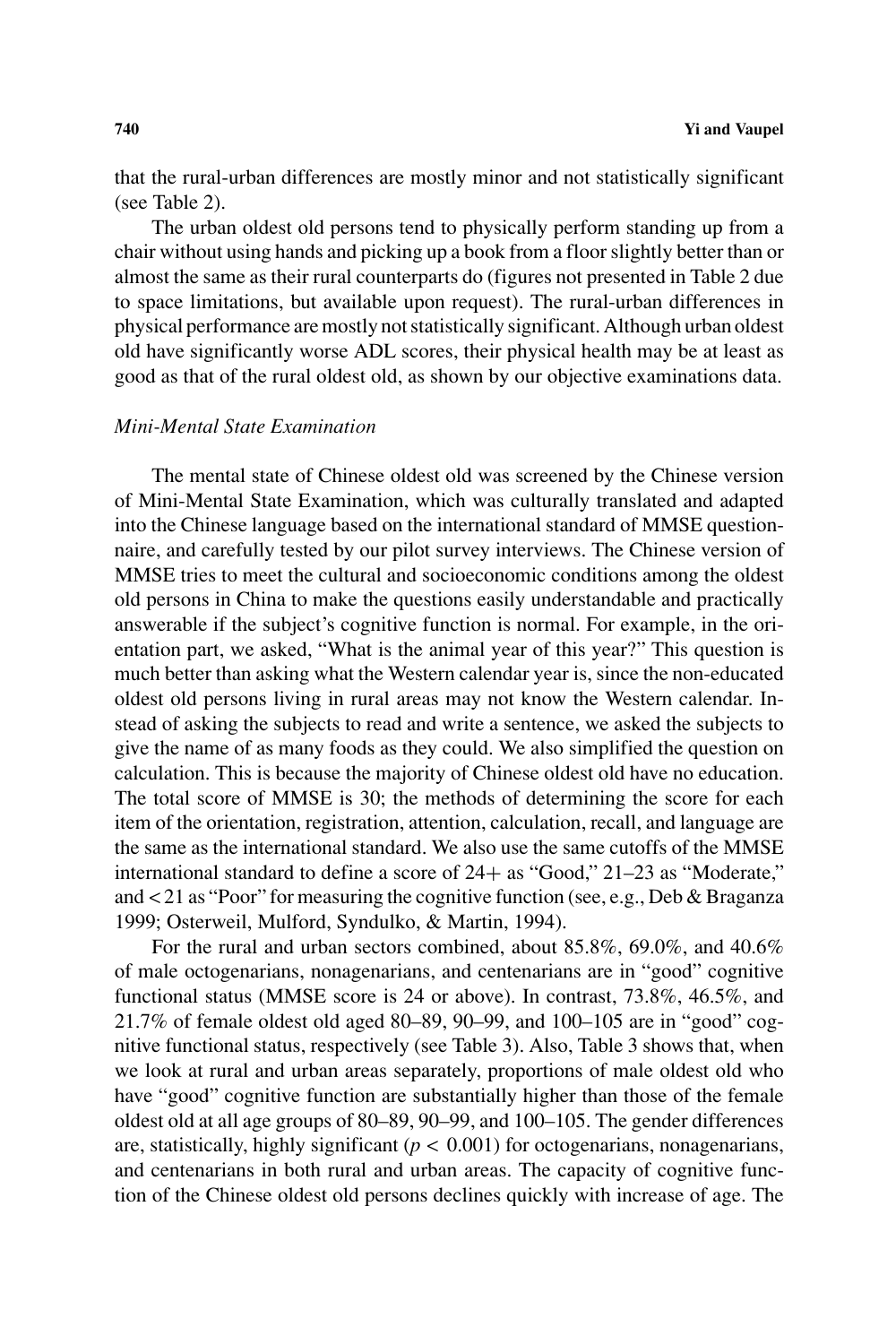|                                       | L'Administration |        |       |       |        |       |       |        |       |  |  |
|---------------------------------------|------------------|--------|-------|-------|--------|-------|-------|--------|-------|--|--|
|                                       |                  | Urban  |       | Rural |        |       | Total |        |       |  |  |
|                                       | Male             | Female | Total | Male  | Female | Total | Male  | Female | Total |  |  |
| Ages 80-89                            |                  |        |       |       |        |       |       |        |       |  |  |
| Good (score $24+$ )                   | 87.24            | 79.07  | 83.19 | 84.57 | 69.41  | 77.08 | 85.77 | 73.77  | 79.83 |  |  |
| Moderate<br>$(\text{score } 21 - 23)$ | 5.33             | 11.83  | 8.55  | 6.53  | 13.80  | 10.12 | 5.99  | 12.91  | 9.41  |  |  |
| Poor (score $<$ 21)                   | 7.43             | 9.09   | 8.26  | 8.90  | 16.79  | 12.80 | 8.24  | 13.32  | 10.75 |  |  |
| Total                                 | 100.0            | 100.0  | 100.0 | 100.0 | 100.0  | 100.0 | 100.0 | 100.0  | 100.0 |  |  |
| Ages 90-99                            |                  |        |       |       |        |       |       |        |       |  |  |
| Good (score $24+$ )                   | 70.03            | 50.88  | 59.07 | 68.43 | 43.97  | 54.64 | 69.01 | 46.54  | 56.27 |  |  |
| Moderate<br>$(score 21-23)$           | 10.46            | 15.21  | 13.18 | 11.21 | 16.46  | 14.17 | 10.94 | 15.99  | 13.80 |  |  |
| Poor (score $<$ 21)                   | 19.50            | 33.91  | 27.75 | 20.37 | 39.57  | 31.19 | 20.05 | 37.47  | 29.92 |  |  |
| Total                                 | 100.0            | 100.0  | 100.0 | 100.0 | 100.0  | 100.0 | 100.0 | 100.0  | 100.0 |  |  |
| Ages 100-105                          |                  |        |       |       |        |       |       |        |       |  |  |
| Good (score $24+$ )                   | 47.55            | 23.77  | 29.16 | 37.42 | 20.90  | 24.12 | 40.56 | 21.68  | 25.53 |  |  |
| Moderate<br>$(\text{score } 21 - 23)$ | 13.99            | 11.89  | 12.36 | 11.64 | 10.83  | 10.99 | 12.36 | 11.12  | 11.37 |  |  |
| Poor (score $<$ 21)                   | 38.46            | 64.34  | 58.48 | 50.94 | 68.27  | 64.89 | 47.07 | 67.21  | 63.10 |  |  |
| Total                                 | 100.0            | 100.0  | 100.0 | 100.0 | 100.0  | 100.0 | 100.0 | 100.0  | 100.0 |  |  |

**Table 3.** The Percentage Distribution of Scores of Cognitive Function (Mini Mental State Examination)

gender gap of cognitive function among the oldest old (rural and urban combined) becomes extremely large (about 20 percentage points) at and after ages 85–89. Urban oldest old tend to have a better cognitive functional status than their rural counterparts have, but the rural-urban differences are statistically significant only among female octogenarians, female nonagenarians, and male centenarians.

## *Self-Reported Health*

Many previous studies have demonstrated that self-assessed health acts as a significant and independent predictor of functioning and mortality of older people (e.g., Lee, 2000). About 61.6%, 59.0%, and 54.3% of the male oldest old aged 80–89, 90–99, and 100–105 (rural and urban combined) reported "good health," respectively, in contrast to the corresponding percentages of 57.6, 50.1, and 42.9 for the female oldest old (see Table 4). The gender difference is statistically significant for nonagenarians and centenarians, but is not significant for the octogenarians. The gender differences of proportion of self-reporting good health are statistically significant in rural areas; the rural female is clearly in a disadvantaged status. In the urban areas, almost the same proportion (60%) of the male and female octogenarians self-reported good health, but the proportions of self-reporting good health among the male nonagenarians and male centenarians are higher than those of their female counterparts by 7.1 and 4.9 percentage points, respectively (see Table 4). The rural-urban differences in self-reported health are not statistically significant except in the case of female centenarians.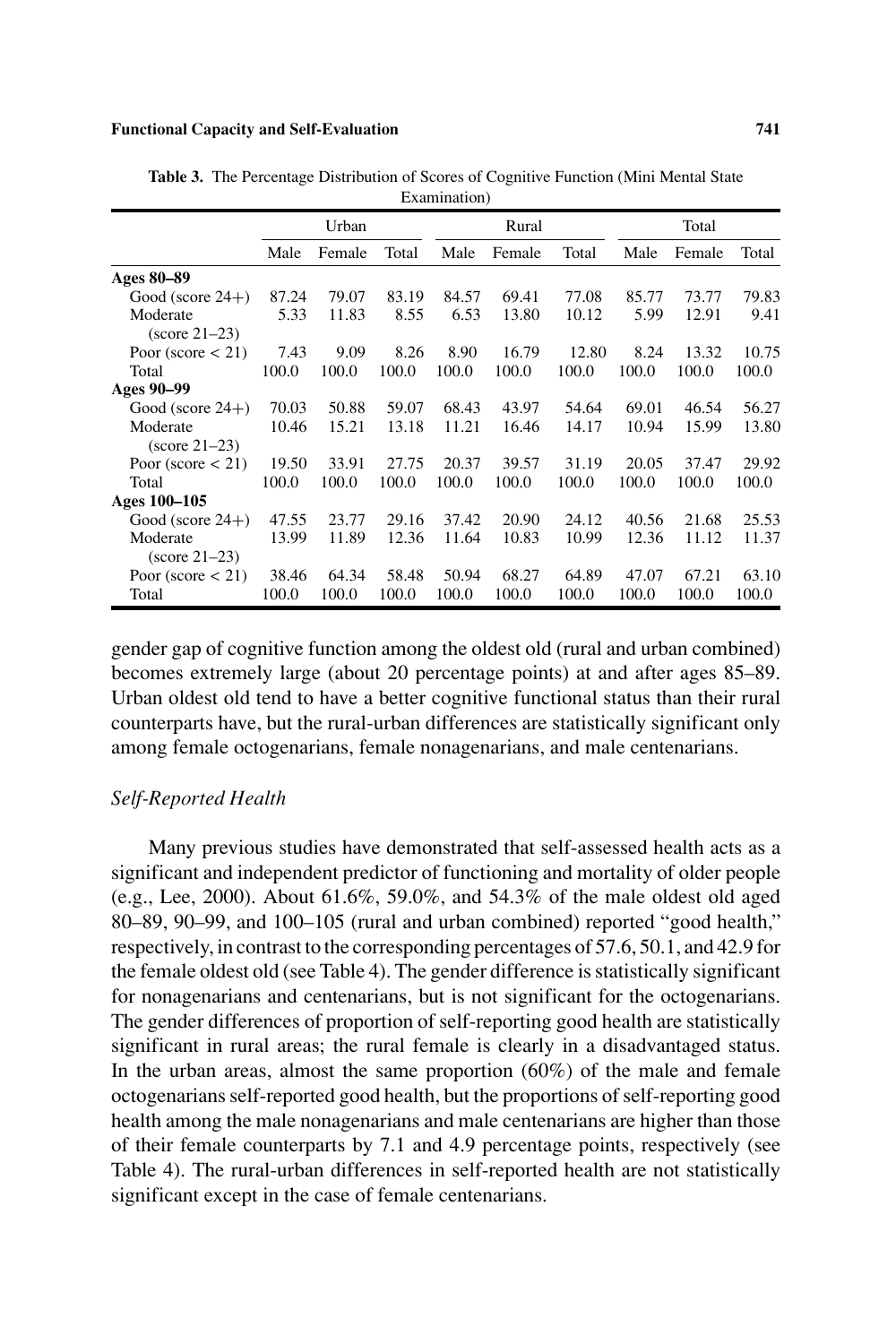|                   | Urban |        |       | Rural |        |       | Total |        |       |
|-------------------|-------|--------|-------|-------|--------|-------|-------|--------|-------|
|                   | Male  | Female | Total | Male  | Female | Total | Male  | Female | Total |
| Ages 80-89        |       |        |       |       |        |       |       |        |       |
| Good              | 59.72 | 60.31  | 60.01 | 63.11 | 55.30  | 59.25 | 61.59 | 57.56  | 59.59 |
| Moderate          | 30.94 | 30.39  | 30.67 | 29.16 | 34.53  | 31.81 | 29.96 | 32.66  | 31.30 |
| Bad               | 8.34  | 8.27   | 8.31  | 6.73  | 8.98   | 7.84  | 7.45  | 8.66   | 8.05  |
| Unable to answer  | 0.99  | 1.03   | 1.01  | 1.00  | 1.19   | 1.10  | 1.00  | 1.12   | 1.06  |
| Total             | 100.0 | 100.0  | 100.0 | 100.0 | 100.0  | 100.0 | 100.0 | 100.0  | 100.0 |
| <b>Ages 90-99</b> |       |        |       |       |        |       |       |        |       |
| Good              | 58.31 | 51.21  | 54.26 | 59.33 | 49.47  | 53.77 | 58.96 | 50.11  | 53.95 |
| Moderate          | 32.30 | 32.83  | 32.60 | 31.00 | 34.45  | 32.94 | 31.48 | 33.85  | 32.82 |
| Bad               | 6.44  | 11.56  | 9.36  | 6.50  | 10.15  | 8.56  | 6.48  | 10.67  | 8.85  |
| Unable to answer  | 2.95  | 4.40   | 3.78  | 3.16  | 5.94   | 4.73  | 3.09  | 5.37   | 4.38  |
| Total             | 100.0 | 100.0  | 100.0 | 100.0 | 100.0  | 100.0 | 100.0 | 100.0  | 100.0 |
| Ages 100-105      |       |        |       |       |        |       |       |        |       |
| Good              | 52.45 | 47.55  | 48.66 | 55.17 | 41.20  | 43.93 | 54.33 | 42.92  | 45.25 |
| Moderate          | 30.77 | 26.12  | 27.17 | 27.59 | 33.74  | 32.53 | 28.57 | 31.67  | 31.04 |
| Bad               | 5.59  | 7.35   | 6.95  | 6.58  | 9.76   | 9.14  | 6.28  | 9.10   | 8.53  |
| Unable to answer  | 11.19 | 18.98  | 17.22 | 10.66 | 15.31  | 14.40 | 10.82 | 16.30  | 15.19 |
| Total             | 100.0 | 100.0  | 100.0 | 100.0 | 100.0  | 100.0 | 100.0 | 100.0  | 100.0 |

**Table 4.** The Percentage Distribution of Self-Reported Health

The male proportions of self-reporting good health decline slightly from ages 80–84 to 85–89, then remain constant up to ages 95–99, and then decline moderately. The female proportions decline moderately from age 80–84 to 95–99 and then remain constant. Figure 1 presents the overall (rural-urban and male-female combined) age pattern of proportions of oldest old who self-reported good health. It is clear that proportion self-reporting good health among Chinese oldest old does not decline quickly with the increase of age. This is different from the age pattern of ADL and MMSE.

## **Self-Reported Life Satisfaction**

In addition to self-rated health, we also asked, "How do you rate your life at present?" The results on self-reported life satisfaction are listed in Table 5 and its age pattern is depicted in Figure 1. About 71.8%, 72.1%, and 67.3% of the male oldest old aged 80–89, 90–99 and 100–105, respectively, reported that they were satisfied with their current life. The corresponding figures for the female oldest old are 71.7%, 71.4%, and 63.2%, respectively. Unlike ADL, physical performance, and MMSE, the gender differences in self-reported life satisfaction among Chinese oldest old are mostly rather small and often not statistically significant. Urban oldest old tend to report better life satisfaction than their rural counterparts do, but the rural-urban difference is not substantive.

Figure 1 shows the very interesting phenomenon that the proportion of being satisfied with current life among Chinese oldest old persons does not decline or declines only slightly with the increase of age (see Figure 1).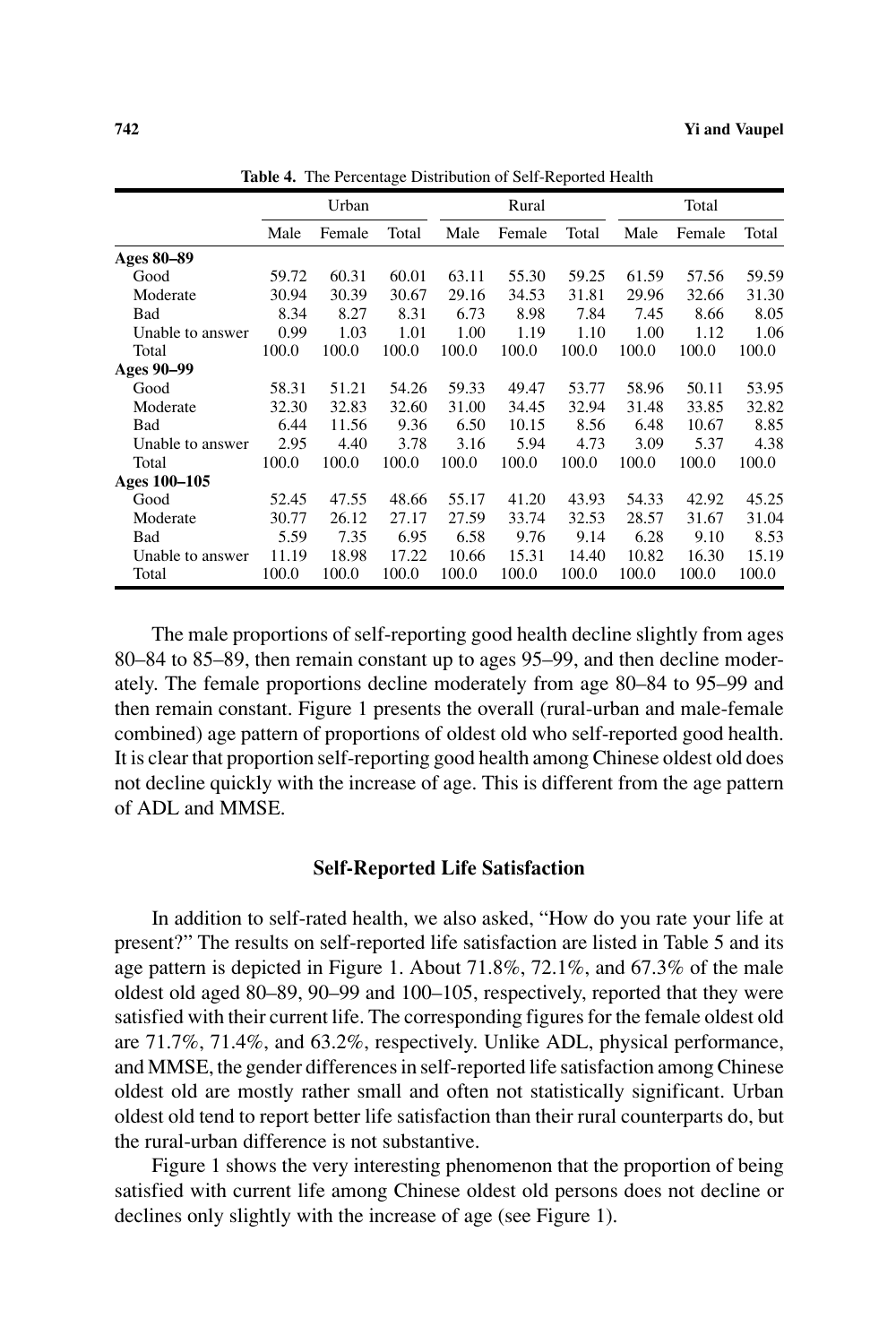|                  | Urban |        |       | Rural |        |       | Total |        |       |
|------------------|-------|--------|-------|-------|--------|-------|-------|--------|-------|
|                  | Male  | Female | Total | Male  | Female | Total | Male  | Female | Total |
| Ages 80-89       |       |        |       |       |        |       |       |        |       |
| Good             | 74.34 | 77.44  | 75.88 | 69.76 | 66.91  | 68.35 | 71.82 | 71.66  | 71.74 |
| Moderate         | 22.75 | 19.77  | 21.27 | 26.42 | 28.26  | 27.33 | 24.77 | 24.43  | 24.60 |
| Bad              | 1.92  | 2.03   | 1.98  | 2.82  | 3.55   | 3.18  | 2.42  | 2.86   | 2.64  |
| Unable to answer | 0.99  | 0.76   | 0.88  | 1.00  | 1.28   | 1.14  | 1.00  | 1.05   | 1.02  |
| Total            | 100.0 | 100.0  | 100.0 | 100.0 | 100.0  | 100.0 | 100.0 | 100.0  | 100.0 |
| Ages 90-99       |       |        |       |       |        |       |       |        |       |
| Good             | 74.62 | 73.94  | 74.23 | 70.68 | 69.89  | 70.23 | 72.12 | 71.39  | 71.71 |
| Moderate         | 20.18 | 18.85  | 19.42 | 22.45 | 19.80  | 20.95 | 21.62 | 19.44  | 20.39 |
| Bad              | 1.75  | 3.10   | 2.52  | 3.88  | 4.23   | 4.08  | 3.10  | 3.81   | 3.50  |
| Unable to answer | 3.45  | 4.11   | 3.83  | 2.99  | 6.08   | 4.73  | 3.16  | 5.35   | 4.40  |
| Total            | 100.0 | 100.0  | 100.0 | 100.0 | 100.0  | 100.0 | 100.0 | 100.0  | 100.0 |
| Ages 100-105     |       |        |       |       |        |       |       |        |       |
| Good             | 67.83 | 69.39  | 69.04 | 66.98 | 60.86  | 62.05 | 67.25 | 63.18  | 64.00 |
| Moderate         | 19.58 | 11.22  | 13.11 | 21.70 | 20.26  | 20.54 | 21.04 | 17.80  | 18.46 |
| Bad              | 1.40  | 0.61   | 0.79  | 1.57  | 3.27   | 2.94  | 1.52  | 2.55   | 2.34  |
| Unable to answer | 11.19 | 18.78  | 17.06 | 9.75  | 15.61  | 14.47 | 10.20 | 16.47  | 15.19 |
| Total            | 100.0 | 100.0  | 100.0 | 100.0 | 100.0  | 100.0 | 100.0 | 100.0  | 100.0 |

**Table 5.** The Percentage Distribution of Self-Reported Life Satisfaction at Present Time

## *Well-Being*

As discussed in the introduction, the concept of well-being is complicated; it may include six sections of WHOQOL (Orley, 1995) or five conceptual levels (Kahneman et al., 1999), but we deal with only some main aspects of the wellbeing in this article due to limitations of space and data availability. We have thus far discussed ADL, physical performance, MMSE, self-reported health, and life satisfaction. Although ADL is basically subjective and physical performance is objective, they both measure the capacity of daily living and are highly correlated, with a correlation coefficient of nearly 0.6. Self-reported health and self-reported life satisfaction deal with the same dimension of self-evaluation on current life quality, although with different focuses. Self-reported health and self-reported life satisfaction are also highly correlated with a correlation coefficient value of nearly 0.5. We, therefore, construct a variable of well-being by including ADL (rather than physical performance) to present capacity of daily living, MMSE to measure cognitive function, and self-reported health (rather than self-reported life satisfaction) to measure self-evaluation of life quality. An oldest old person is defined as experiencing "well-being" if he or she is active (i.e., no impairment in the six daily activities), has good cognitive functional capacity (score of MMSE is 24 or above), and self-reported very good or good health. Otherwise (i.e., impairment in at least one of the ADL, MMSE, or self-reported health), he or she is defined as experiencing "not well-being."

About 52.0%, 39.4%, and 21.2% of the male oldest old aged 80–90, 90–99, and 100–109, respectively (rural and urban combined), are in the status of well-being.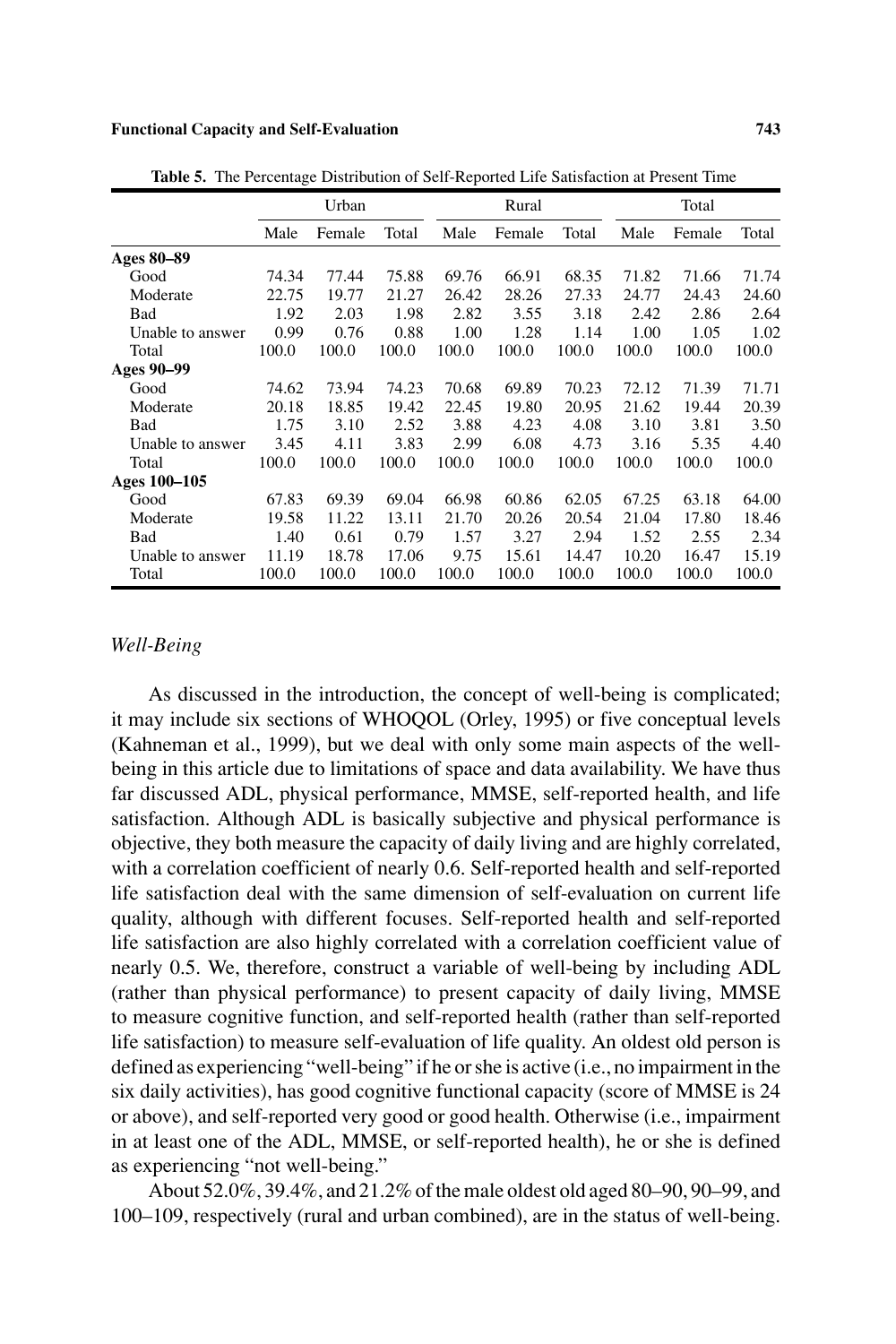|                | Urban |        |       | Rural |        |       | Total |        |       |
|----------------|-------|--------|-------|-------|--------|-------|-------|--------|-------|
|                | Male  | Female | Total | Male  | Female | Total | Male  | Female | Total |
| Ages 80-89     |       |        |       |       |        |       |       |        |       |
| Well-being     | 48.95 | 44.18  | 46.59 | 54.47 | 39.75  | 47.20 | 51.99 | 41.75  | 46.92 |
| Not well-being | 51.05 | 55.82  | 53.41 | 45.53 | 60.25  | 52.80 | 48.01 | 58.25  | 53.08 |
| Total          | 100.0 | 100.0  | 100.0 | 100.0 | 100.0  | 100.0 | 100.0 | 100.0  | 100.0 |
| Ages 90-99     |       |        |       |       |        |       |       |        |       |
| Well-being     | 36.64 | 21.03  | 27.75 | 40.98 | 24.14  | 31.48 | 39.40 | 22.99  | 30.11 |
| Not well-being | 63.36 | 78.97  | 72.25 | 59.02 | 75.86  | 68.52 | 60.60 | 77.01  | 69.89 |
| Total          | 100.0 | 100.0  | 100.0 | 100.0 | 100.0  | 100.0 | 100.0 | 100.0  | 100.0 |
| Ages 100-105   |       |        |       |       |        |       |       |        |       |
| Well-being     | 17.48 | 7.74   | 9.94  | 22.88 | 9.49   | 12.10 | 21.21 | 9.01   | 11.50 |
| Not well-being | 82.52 | 92.26  | 90.06 | 77.12 | 90.51  | 87.90 | 78.79 | 90.99  | 88.50 |
| Total          | 100.0 | 100.0  | 100.0 | 100.0 | 100.0  | 100.0 | 100.0 | 100.0  | 100.0 |

**Table 6.** The Percentage Distribution of Well-being

In contrast, the corresponding figures are 41.8%, 23.0%, and 9.0% for the female oldest old. The proportions of well-being status among male oldest old persons are substantially higher than those of their female counterparts at various age groups in both rural and urban areas; the gender differences are statistically significant (see Table 6). The rural-urban differences in well-being are not statistically significant. Figure 1 shows that proportion of well-being among Chinese oldest old persons declines remarkably with the increase of age.

## **Discussion**

Why are the oldest old persons in rural China more likely active in daily living than the urban oldest old persons are? There are four potential explanations. First, facilities to assist oldest old persons in their daily life are less likely to be available in rural than in urban areas. This may force rural oldest old persons to perform daily activities by themselves, and this frequent exercise may enable them to maintain their capacities for daily life for a longer time than their urban counterparts can. This explanation may also help us to understand the fact that the elderly in Indonesia, Malaysia, the Philippines, Singapore, and Thailand were found to be more active than the elderly in developed countries (Ju & Jones, 1989; Lamb, 1999: 3). A pilot study of our ongoing healthy longevity project found that the ADL functional capacity of centenarians in Beijing, Hongzhou, and Chendu was significantly better than that of Danish centenarians (Wang, 2001). The second potential explanation for the rural-urban differentials found in this study is also related to the frequency with which daily activities are carried out. In Chinese urban areas, a large majority of the population lives in apartment buildings without elevators. It may not be easy for the oldest old who do not live on the ground floor to go out of their apartments. Very few urban residents in China have their own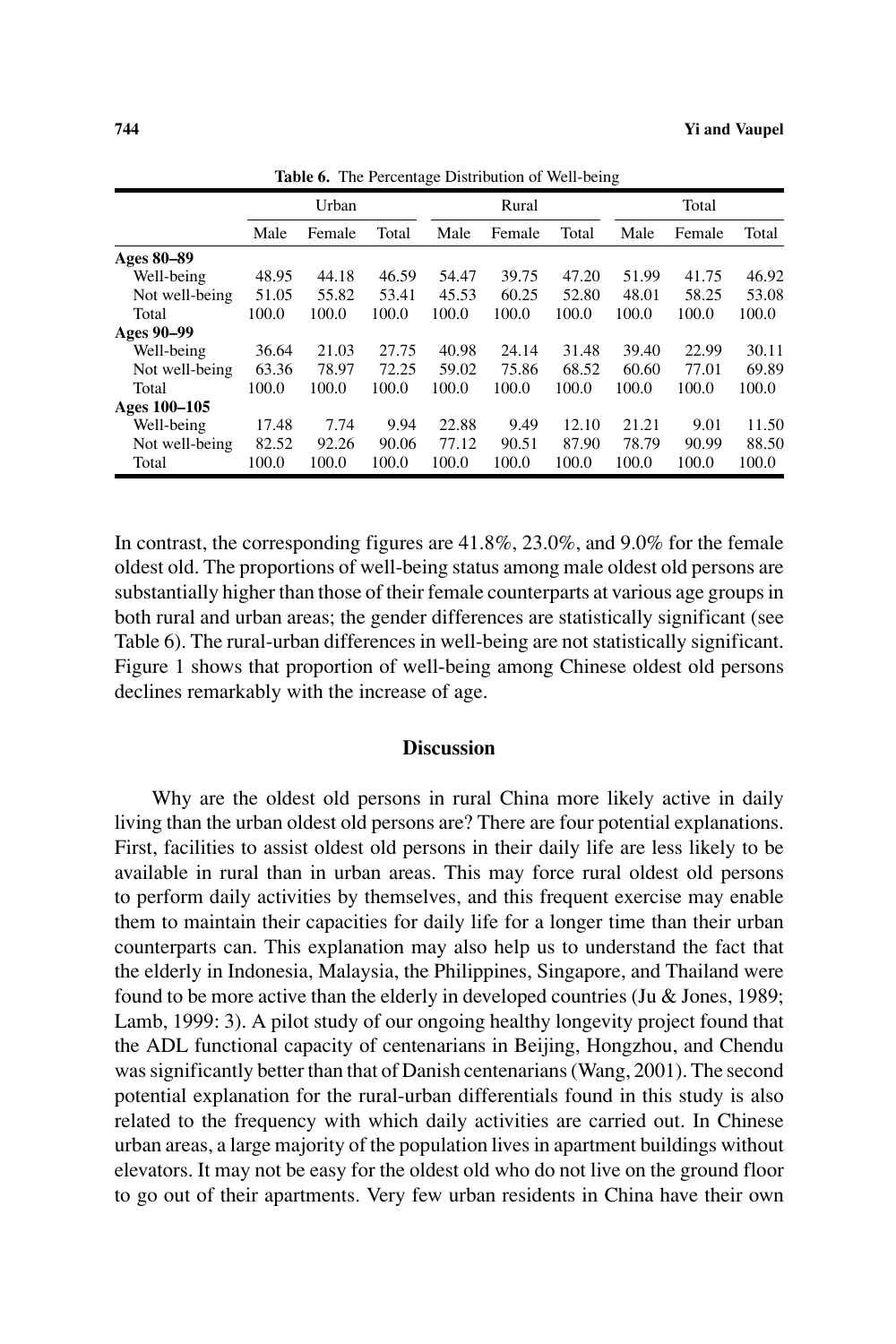yard or garden. These factors may reduce the amount of physical activity that the urban elderly engage in, and thus limit their capacity for daily living. On the other hand, almost all of the oldest old persons in the rural areas of China live in houses with only one story, and they all have access to gardens and agricultural fields. The oldest old in rural areas of China are likely to continue to perform garden work, to grow vegetables or even to perform some light labor in the fields, which may help them to maintain their capacity for daily living. The third explanation is related to the physical environment, which is likely better in rural areas. Industrial pollution in the cities may worsen the capacity of daily living of oldest old persons, who are likely to be sensitive to the physical environment. Fourth, the harder life and higher mortality at younger ages in rural areas have resulted in a population of oldest old persons who are more selected than those in cities and towns. In other words, those who survive to very advanced ages in rural areas are less likely to be frail and thus more likely to be active. As Chen and Jones (1989: 73) noted, in high-mortality populations, the aged are those who have survived the dangers of being born, the risks of infancy and childhood, and the sickness and accidents of middle age. Selection, however, is perhaps not the major factor to explain the better ADL of rural oldest old as compared to that of urban oldest old, given the fact that physical performance, cognitive function, self-reported health, and life satisfaction of rural oldest old do not differ significantly (or are somewhat worse) as compared to those of the urban oldest old, while controlling for gender, age, and education. Adaptation is perhaps the major factor in explaining the rural-urban differentials in ADL independence among Chinese oldest old persons.

Based on our unique data set with a large enough sub-sample size at extremely old ages, we are confident in concluding that the female oldest old in China are seriously disadvantaged in ADL, physical performance, MMSE, and self-reported health, as compared with their male counterparts. Other studies conducted in China (e.g., Yu et al., 1989; Woo, Ho, Yuen, Yu, & Lau, 1996; Wang et al., 2000) and elsewhere (e.g., Andersen-Ranberg et al., 1999; Pi, Olive, & Esteban, 1994) also demonstrated that although women have lower mortality and they are more disabled than men; this difference is more marked with advancing age. Analyses based on the Chinese census data presented by Zeng and George (2000) have shown that elderly women are much more likely to be widowed and are more likely live alone. Elderly women are economically more dependent and are less likely to use long-term care facilities. The disadvantages of older women are substantially more serious at oldest old ages. This is an important issue, which needs serious attention from society and government. Any kind of long-term care services sponsored by the government should take into account the disadvantaged status of elderly women, especially the oldest old women, and give them favorable policy. Very careful attention should be given to ensure that any old age insurance and service programs to be developed or reformed must benefit older women and men equally.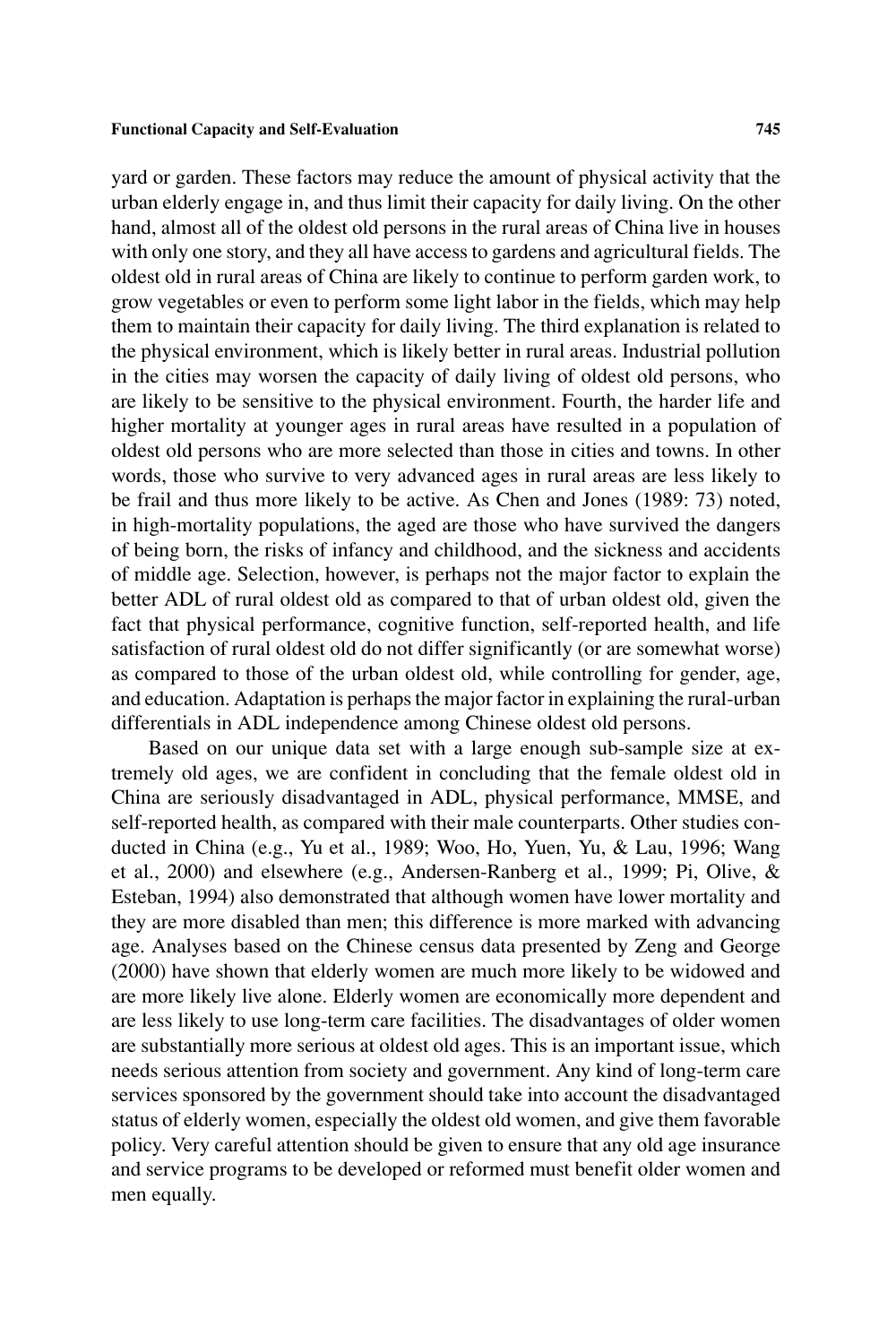Figure 1 shows that the percent of being active in daily living, having good physical performance, normal cognitive function, and well-being decreases dramatically from ages 80–84 to 100–105. The proportion of reporting satisfaction in current life, however, remains almost unchanged from ages 80–84 to 90–94 and then declines slightly afterwards. A similar pattern is found also in the age pattern of self-reported health: The proportion of oldest old who reported good health declines slightly or moderately with the increase in age. Furthermore, the proportion of self-reporting satisfaction in current life among oldest old women, who are seriously disadvantaged in ADL, physical performance, MMSE, and self-reported health, is almost the same as that of the oldest old men (see Table 5).

The Spearman bivariate correlation coefficients between self-reported life satisfaction and ADL, standing up from a chair, picking up a book from the floor, turning around 360◦ and MMSE among the Chinese oldest old interviewees aged 80–105 are rather low—0.137, 0.168, 0.172, 0.196, and 0.244, respectively. This confirms the interesting pattern depicted in Figure 1, namely, long-lived people likely view their life as "satisfactory," relatively independent of their capacities in daily activities, physical performance, and cognitive function.

Quick decline in physical abilities with age was found also in a Danish twins and centenarian study (Andersen-Ranberg et al., 1999). A longitudinal study in Berkeley, California, found that life satisfaction mostly does not decrease until advanced old age (Field & Millsap, 1991: 305). Based on a survey of 3,998 elders aged 65+ in the United States, Blazer, Burchett, Service, and George (1991) indicated that the oldest old suffer fewer depressive symptoms when other confounding variables such as age, gender, income, physical disability, cognitive impairment, and social support are taken into account. Our present findings, based on an unprecedented large data set on the oldest old population in a developing country, are consistent with these previous studies.

These findings may suggest that being more positive in self-feeling of current life is one of the secrets of longevity. Long-lived people such as nonagenarians and centenarians more likely view their life as "satisfactory," although their capacities in daily activities, physical performance, and cognitive function may not be good. The reason why long-lived people more likely view their life as "satisfactory" is that they more likely look forward positively into the future and think optimistically. The old Chinese saying "Knowing satisfaction leads to constant happiness" (Zhi Zhu Chang Le) explains the connection between life satisfaction and happiness, which may lead to longevity.

## **References**

Andersen-Ranberg, K., Christensen, K., Jeune, B., Skytthe, A., Vasegaard, L., & Vaupel, J. W. (1999). Declining physical abilities with age: A cross-sectional study of older twins and centenarians in Denmark. *Age and Ageing, 28*(4), 373–377.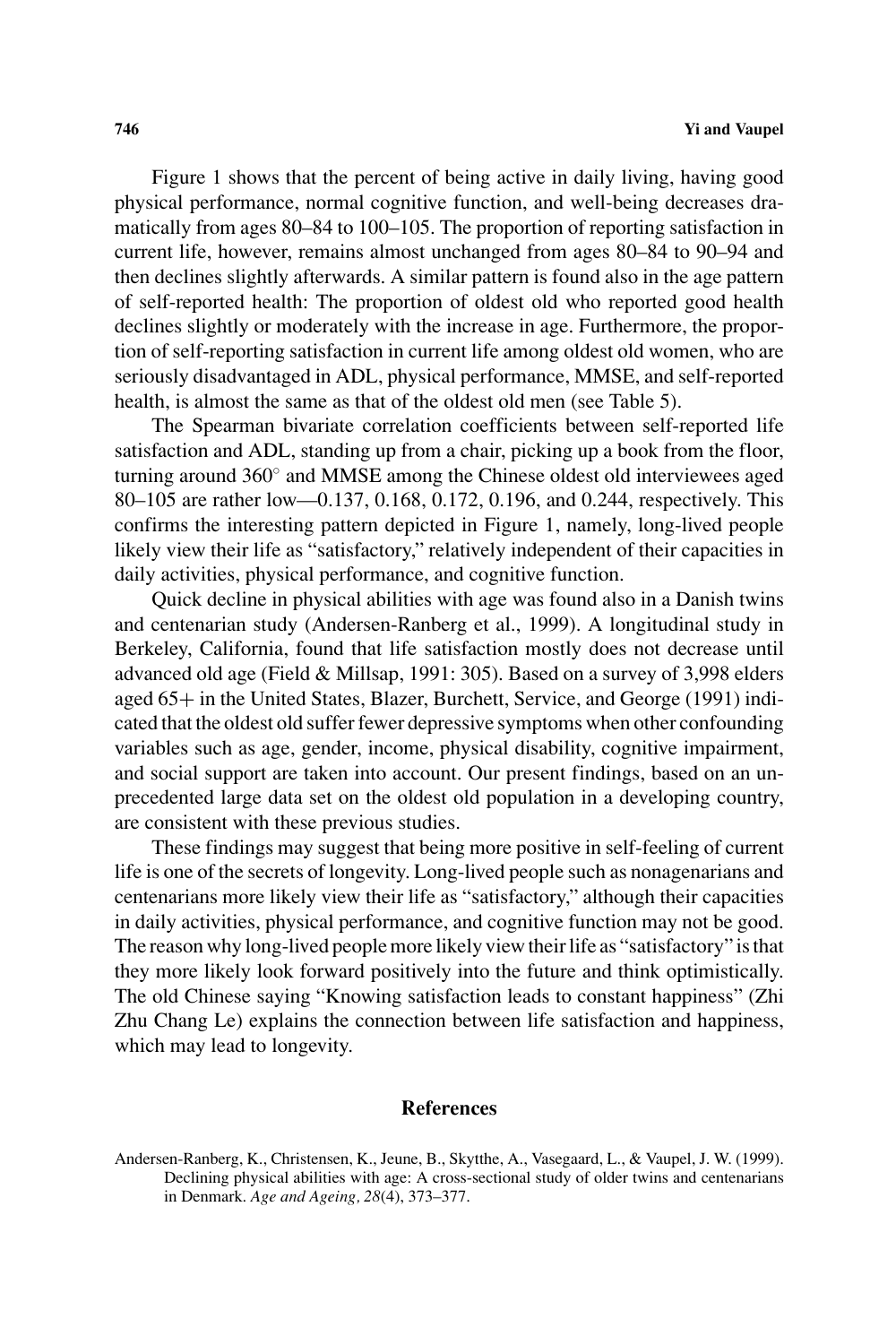- Blazer, D., Burchett, B., Service, C., & George, L. K. (1991). The association of age and depression among the elderly: An epidemiologic exploration. *Journal of Gerontology, 46*(6), M210– M215.
- Chen, A. J., & Jones, G. (1989). Aging in ASEAN: Its socio-economic consequences. *Pasir Panjiang*. Singapore: Institute of Southeast Asian Studies.
- Coale, A.,  $\&$  Li, S. (1991). The effect of age misreporting in China on the calculation of mortality rates at very high ages. *Demography, 28*(2), 290–301.
- Deb, S., & Braganza, J. (1999). Comparison of rating scales for the diagnosis of dementia in adults with Down's syndrome. *Journal of Intellectual Disability Research, 43*(5), 400–407.
- Field, D., & Millsap, R. E. (1991). Personality in advanced old age: Continuity or change? *Journal of Gerontology, 46*(6), 299–308.
- Grundy, E., Bowling, A., & Farquhar, M. (1996). Social support, life satisfaction and survival at older ages. In G. Caselli & A. D. Lopez. (Eds.), *Health and mortality among elderly populations* (pp. 135–156). Oxford, UK: Clarendon Press.
- Kahneman, D., Diener, E., & Schwarz, N. (1999). *Well-being: The foundation of hedonic psychology*. New York: Russell Sage.
- Katz, S., Downs, T. D., Cash, H. R., & Grotz, R. C. (1970). Progress in development of the index of ADL. *The Gerontologist, 10*(1), 20–30.
- Lamb, V. L. (1999). *Active life expectancy of the elderly in selected Asian countries*. (NUPRI Research Paper Series No. 69). Tokyo, Japan: Nihon University, Population Research Institute.
- Lee, Y. (2000). The predictive value of self assessed general, physical, and mental health on functional decline and mortality in older adults. *Journal of Epidemiology and Community Health, 54*(2), 123–129.
- Orley, J. (1995). The WHOQOL Measure: Production of the WHOQOL-100 Field Trial form. *Quality of Life News Letter, 12*(3).
- Osterweil, D., Mulford, P., Syndulko, K., & Martin, M. (1994). Cognitive function in old and very old residents of a residential facility: Relationship to age, education, and dementia. *Journal of the American Geriatric Society, 42*(7), 766–773.
- Pi, J., Olive, J. M., & Esteban, M. (1994). Mini Mental State Examination: Association of the score obtained with the age and degree of literacy in an aged population. *Medicina Clinica, 103*(17), 641–644.
- Schneekloth, U., Potthoff, P., Piekara, R., & Rosenbladt, B. V. (1996). *Hilfe-und Pflegebedurftige in pri- ¨ vaten Haushalten, Endbericht; Bericht zur Reprasentativerhebung im Forschungsprojekt Moglichkeiten und Grenzen selbst ¨ andiger Lebensf ¨ uhrung ¨* . Schriftenreihe des Bundesministerium für Familie, Senioren, Frauen und Jugend. Volume 111.2. Berlin: Verlag W. Kohlhammer.
- Scott, W. K., Macera, C. A., Cornman, C. B., & Sharpe, P. A. (1997). Functional health status as a predictor of mortality in men and women over 65*. Journal of Clinical Epidemiology, 50*(3), 291–296.
- Suzman, R. M., Manton, K. G., & Willis, D. P. (1992). Introducing the oldest old. In R. M. Suzman, D. P. Willis, & K. G. Manton (Eds.), *The oldest old*. New York: Oxford University Press.
- United Nations. (2001a). *World population prospects. The 2000 revision. Volume I: Comprehensive tables*. New York: United Nations.
- United Nations. (2001b). *World population prospects. The 2000 revision. Volume II: Sex and age*. New York: United Nations.
- Wang, W., Wu, S., Cheng, X., Dai, H., Ross, K., Du, X., & Yin, W. (2000). Prevalence of Alzheimer's disease and other dementing disorders in an urban community of Beijing, China. *Neuroepidemiology, 19*(4), 194–200.
- Wang, Z. (2001). *Age validation, demographic characteristics and functional status among Chinese centenarians—A population study of centenarians in Beijing, Hongzhou, and Chengdu.* Unpublished doctoral dissertation, University of Southern Denmark.
- Wang, Z., Zeng, Y., Jeune, B., & Vaupel, J. W. (1998). Age validation of Han Chinese Centenarians. *GENUS—An International Journal of Demography, 54*, 123–141.
- Woo, J., Ho, S. C., Yuen, Y. K., Yu, L. M., & Lau, J. (1996). An estimation of the functional disability burden in elderly Chinese age 70 years and over. *Disability and Rehabilitation, 18*(12), 609–612.